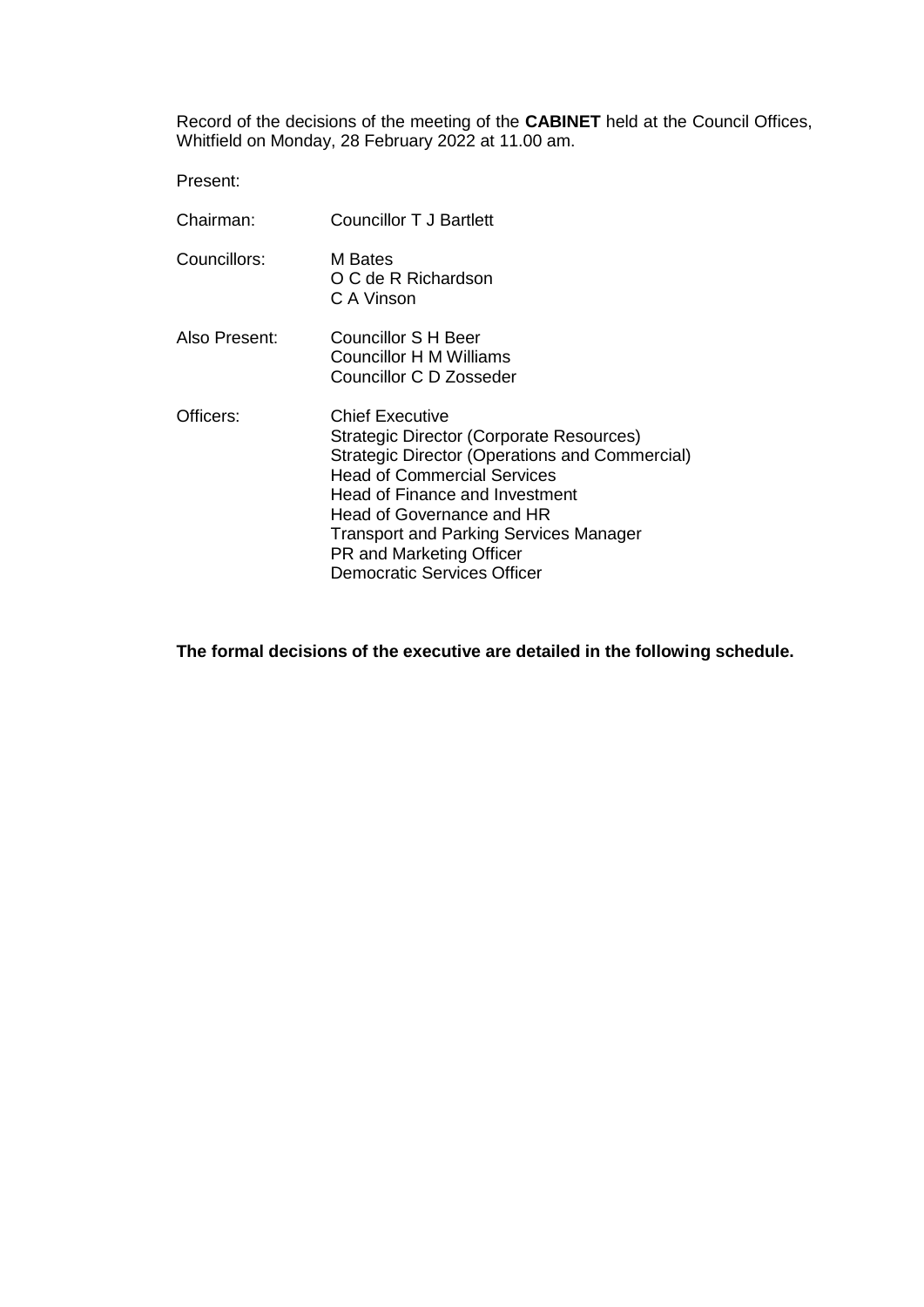## **Record of Decisions: Executive Functions**

| <b>Decision Status</b>                        | <b>Record of Decision</b>                                                                                | <b>Alternative options</b><br>considered and<br>rejected (if any) | <b>Reasons for Decision</b>    | <b>Conflicts of interest</b><br>(if any) declared by<br>decision maker(s) or<br>consultees (if any) |
|-----------------------------------------------|----------------------------------------------------------------------------------------------------------|-------------------------------------------------------------------|--------------------------------|-----------------------------------------------------------------------------------------------------|
| <b>CAB 82</b><br>28.2.22                      | <b>APOLOGIES</b>                                                                                         | None.                                                             | To note any                    |                                                                                                     |
| Open                                          | It was noted that apologies for absence had been received from<br>Councillors N S Kenton and D P Murphy. |                                                                   | apologies for<br>absence.      |                                                                                                     |
| <b>Key Decisions</b><br>No                    |                                                                                                          |                                                                   |                                |                                                                                                     |
| Call-in to apply<br>Yes                       |                                                                                                          |                                                                   |                                |                                                                                                     |
| Implementation<br><b>Date</b><br>8 March 2022 |                                                                                                          |                                                                   |                                |                                                                                                     |
| <b>Decision Status</b>                        | <b>Record of Decision</b>                                                                                | <b>Alternative options</b><br>considered and<br>rejected (if any) | <b>Reasons for Decision</b>    | <b>Conflicts of interest</b><br>(if any) declared by<br>decision maker(s) or<br>consultees (if any) |
| <b>CAB 83</b><br>28.2.22                      | DECLARATIONS OF INTEREST                                                                                 | None.                                                             | To note any<br>declarations of |                                                                                                     |
| Open                                          | There were no declarations of interest.                                                                  |                                                                   | interest.                      |                                                                                                     |
| <b>Key Decisions</b><br><b>No</b>             |                                                                                                          |                                                                   |                                |                                                                                                     |
| <b>Call-in to apply</b><br>Yes                |                                                                                                          |                                                                   |                                |                                                                                                     |
| Implementation<br><b>Date</b>                 |                                                                                                          |                                                                   |                                |                                                                                                     |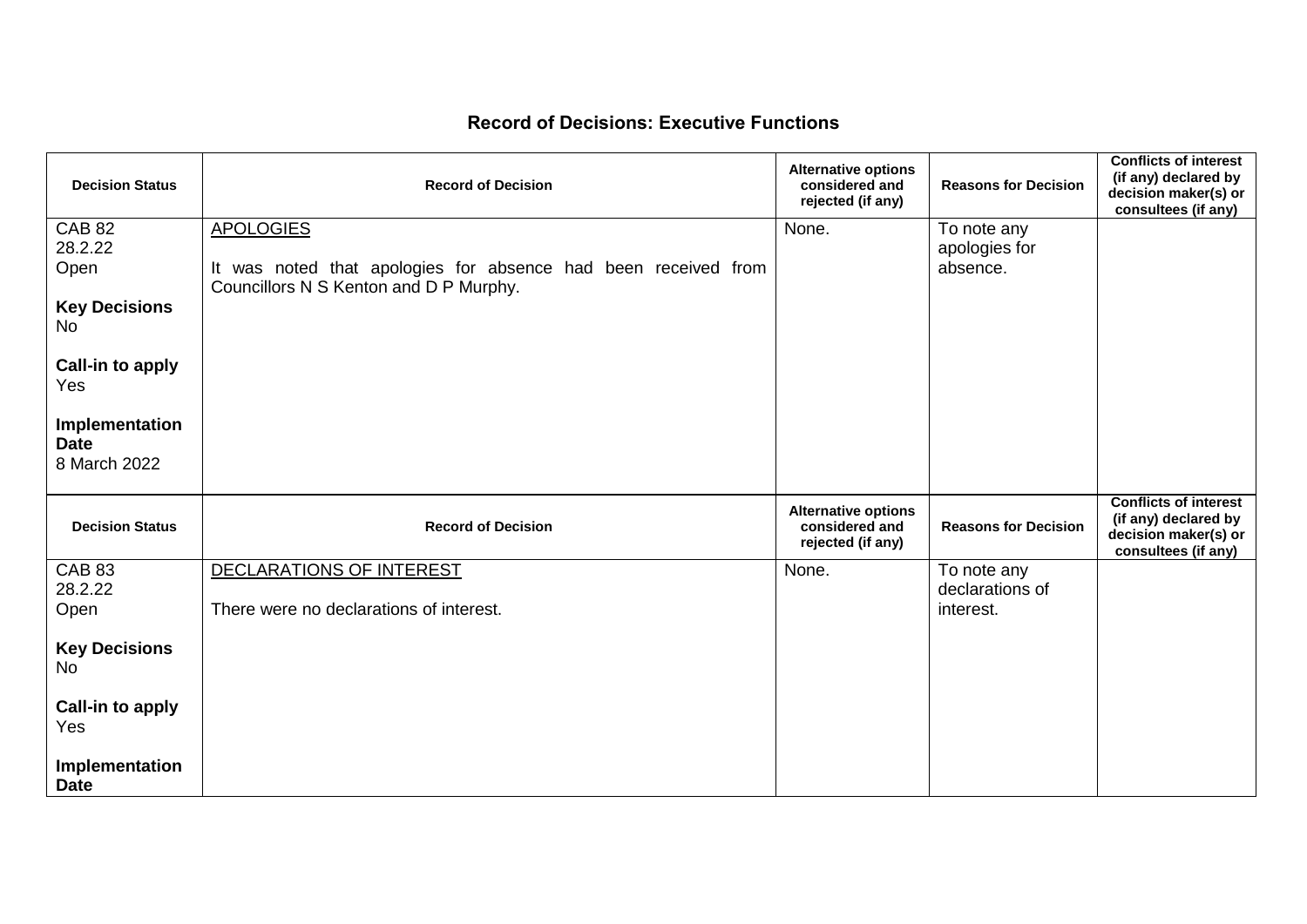| 8 March 2022                                                                                                                                |                                                                                                                                                                                                                                                                                                                                                                                                                                                                                                                                                                                                                                               |                                                                   |                                                                                                                                                                                          |                                                                                                     |
|---------------------------------------------------------------------------------------------------------------------------------------------|-----------------------------------------------------------------------------------------------------------------------------------------------------------------------------------------------------------------------------------------------------------------------------------------------------------------------------------------------------------------------------------------------------------------------------------------------------------------------------------------------------------------------------------------------------------------------------------------------------------------------------------------------|-------------------------------------------------------------------|------------------------------------------------------------------------------------------------------------------------------------------------------------------------------------------|-----------------------------------------------------------------------------------------------------|
| <b>Decision Status</b>                                                                                                                      | <b>Record of Decision</b>                                                                                                                                                                                                                                                                                                                                                                                                                                                                                                                                                                                                                     | <b>Alternative options</b><br>considered and<br>rejected (if any) | <b>Reasons for Decision</b>                                                                                                                                                              | <b>Conflicts of interest</b><br>(if any) declared by<br>decision maker(s) or<br>consultees (if any) |
| <b>CAB 84</b><br>28.2.22<br>Open<br><b>Key Decisions</b><br><b>No</b><br>Call-in to apply<br>Yes                                            | <b>RECORD OF DECISIONS</b><br>It was agreed that the decisions of the meeting held on 7 February 2022,<br>as detailed in decision numbers CAB 77 to CAB 81, be approved as a<br>correct record and signed by the Chairman.                                                                                                                                                                                                                                                                                                                                                                                                                    | None.                                                             | Cabinet is required<br>to approve the<br>Record of<br>Decisions of the<br>Cabinet meeting<br>held on 7 February<br>2022.                                                                 |                                                                                                     |
| Implementation<br><b>Date</b><br>8 March 2022                                                                                               |                                                                                                                                                                                                                                                                                                                                                                                                                                                                                                                                                                                                                                               |                                                                   |                                                                                                                                                                                          |                                                                                                     |
| <b>Decision Status</b>                                                                                                                      | <b>Record of Decision</b>                                                                                                                                                                                                                                                                                                                                                                                                                                                                                                                                                                                                                     | <b>Alternative options</b><br>considered and<br>rejected (if any) | <b>Reasons for Decision</b>                                                                                                                                                              | <b>Conflicts of interest</b><br>(if any) declared by<br>decision maker(s) or<br>consultees (if any) |
| <b>CAB 85</b><br>28.2.22<br>Open<br><b>Key Decisions</b><br>Yes<br>Call-in to apply<br>Yes<br>Implementation<br><b>Date</b><br>8 March 2022 | COUNCIL BUDGET 2022/23 AND MEDIUM-TERM FINANCIAL PLAN<br>2022/23-2025/26<br>agreed that the Overview and Scrutiny Committee's<br>It.<br>was<br>recommendation (b), made at its meeting held on 21 February 2022<br>(Minute No 116), be approved as follows:<br>'That the Leader of the Council and the Cabinet be encouraged to<br>consider the points raised by the Overview and Scrutiny<br>Committee at the meeting held on 21 February 2022 in respect of<br>the need for clarification over the intended use of the smoothing<br>reserve and that the ESG investment policy links to achieving the<br>Council's climate change targets.' | None.                                                             | At its meeting held<br>on 21 February<br>2022, the Overview<br>and Scrutiny<br>Committee<br>considered Cabinet<br>decision CAB 80 of<br>7 February 2022<br>and made a<br>recommendation. |                                                                                                     |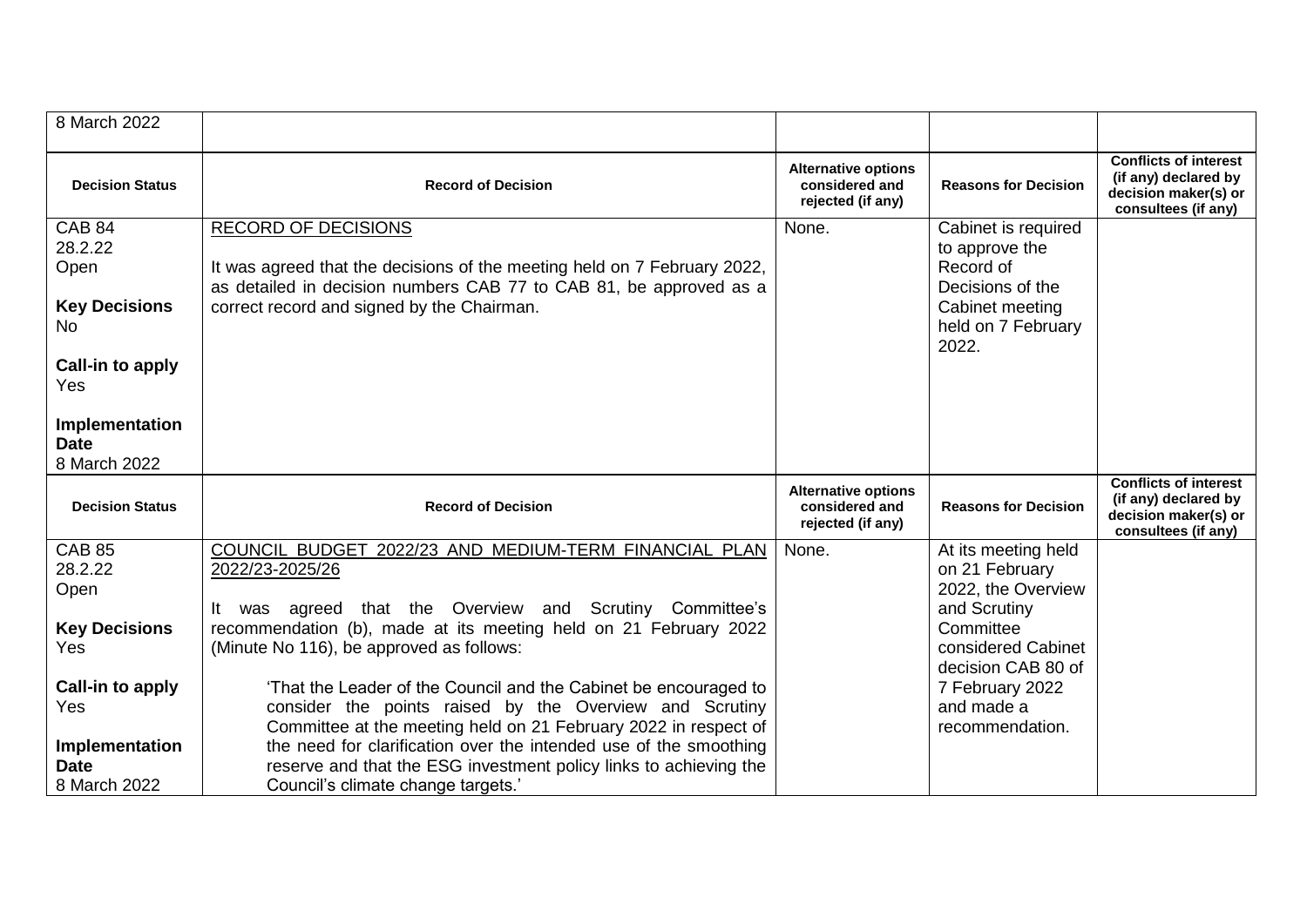| <b>Decision Status</b>                                          | <b>Record of Decision</b>                                                                                                                                                                                                                                                                                                                                                                                                                                                                | <b>Alternative options</b><br>considered and<br>rejected (if any) | <b>Reasons for Decision</b>                                                                                         | <b>Conflicts of interest</b><br>(if any) declared by<br>decision maker(s) or<br>consultees (if any) |
|-----------------------------------------------------------------|------------------------------------------------------------------------------------------------------------------------------------------------------------------------------------------------------------------------------------------------------------------------------------------------------------------------------------------------------------------------------------------------------------------------------------------------------------------------------------------|-------------------------------------------------------------------|---------------------------------------------------------------------------------------------------------------------|-----------------------------------------------------------------------------------------------------|
| <b>CAB 86</b><br>28.2.22<br>Open<br><b>Key Decisions</b><br>Yes | REVIEW OF ON AND OFF-STREET PARKING CHARGES<br>It was agreed:<br>(a) That the outcome of the annual review of parking charges be<br>noted.                                                                                                                                                                                                                                                                                                                                               | None.                                                             | It was agreed in<br>2011 that the<br>Council's on-street<br>and off-street<br>parking charges<br>should be reviewed |                                                                                                     |
| Call-in to apply<br>Yes<br>Implementation<br><b>Date</b>        | (b) That the proposed parking charge options set out at Appendix 1<br>to the report be approved.<br>(c) That each of the Transport and Parking Services Manager and<br>the Head of Commercial Services, in consultation with the                                                                                                                                                                                                                                                         |                                                                   | annually. Cabinet is<br>asked to note the<br>outcome of this<br>year's review and<br>agree the proposed<br>changes. |                                                                                                     |
| 8 March 2022                                                    | Portfolio Holder for Transport, Licensing and Regulatory Services,<br>be authorised to take all necessary legal and procedural<br>processes to give effect to the agreed recommendations set out<br>at Appendix 1, including the giving of notices and the making or<br>amendment of any orders under the Road Traffic Regulation Act<br>1984, and also the making of arrangements with the Dover<br>Harbour Board pursuant to Section 33(4) of the Road Traffic<br>Regulation Act 1984. |                                                                   |                                                                                                                     |                                                                                                     |
| <b>Decision Status</b>                                          | <b>Record of Decision</b>                                                                                                                                                                                                                                                                                                                                                                                                                                                                | <b>Alternative options</b><br>considered and<br>rejected (if any) | <b>Reasons for Decision</b>                                                                                         | <b>Conflicts of interest</b><br>(if any) declared by<br>decision maker(s) or<br>consultees (if any) |
| <b>CAB 87</b><br>28.2.22                                        | COUNCIL BUDGET 2022/23 AND MEDIUM-TERM FINANCIAL PLAN<br>2022/23-2025/26                                                                                                                                                                                                                                                                                                                                                                                                                 | None.                                                             | The Medium-Term<br><b>Financial Plan</b>                                                                            |                                                                                                     |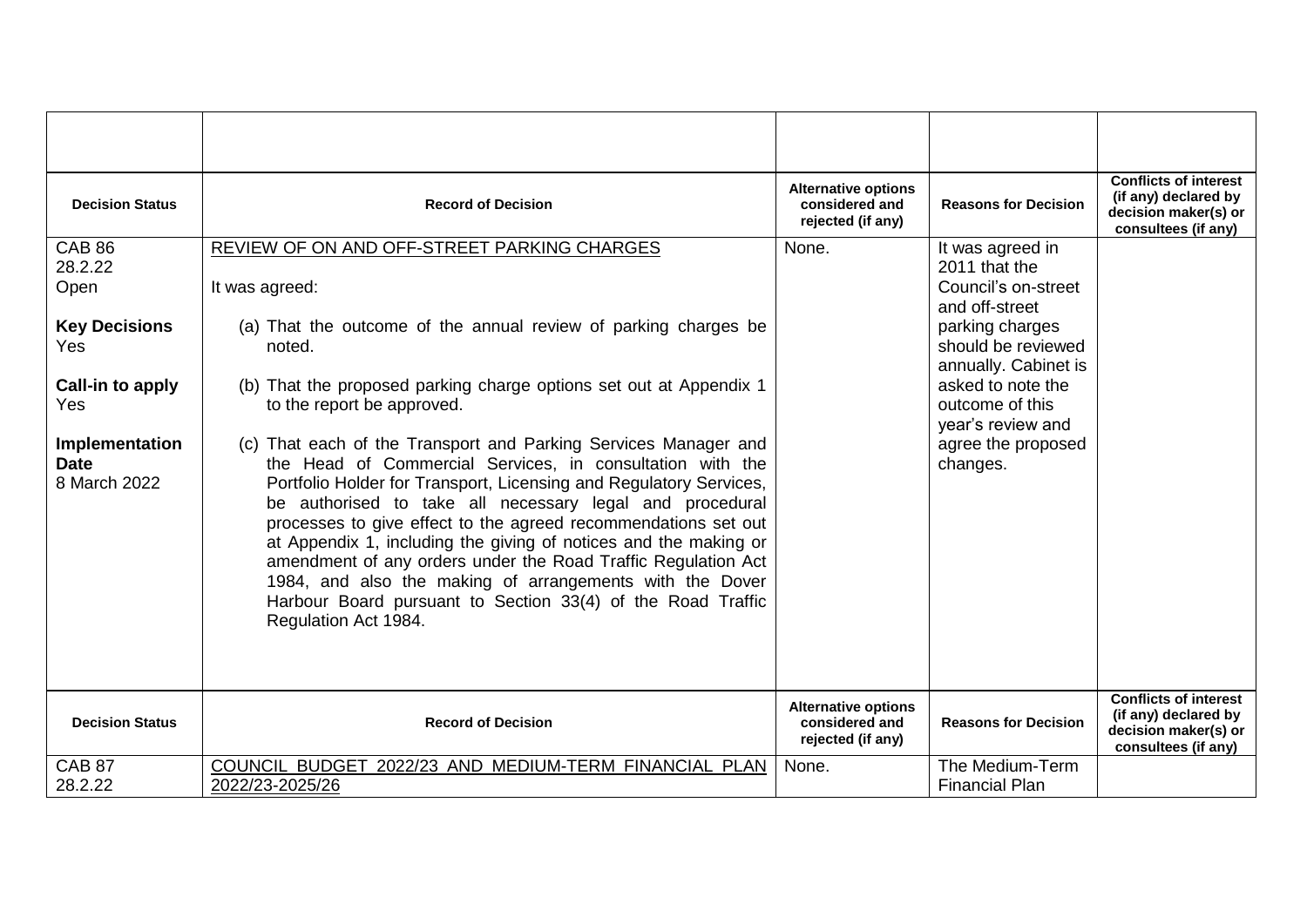| Open                 |                                                                   | (MTFP) is the              |
|----------------------|-------------------------------------------------------------------|----------------------------|
|                      | (a) It was agreed:                                                | Council's key              |
| <b>Key Decisions</b> |                                                                   | financial planning         |
| Yes                  | That, subject to Council approving the 2022/23 budget, the grants | tool and underpins         |
|                      | to organisations, as set out at Annex 9 of the report, be         | the Council's              |
| Call-in to apply     | approved as follows:                                              | financial planning         |
| (a) Yes              |                                                                   | strategy and               |
| $(b)$ No             | Grants to Concessionary Rentals 2022/23 - £30,005                 | corporate planning         |
|                      | Various grants towards rentals/lease charges:                     | process. The               |
| Implementation       |                                                                   | MTFP 2022/23 -             |
| <b>Date</b>          | Sandwich Tennis Club - £50                                        | 2025/26                    |
| (a) 8 March 2022     | Aylesham Parish Council - £75                                     | incorporates the           |
| (b) 3 March 2022     | Dover Bowling Club - £225                                         | <b>General Fund</b>        |
|                      |                                                                   |                            |
|                      | Victoria Park Bowling Club - £355                                 | Revenue Budget,            |
|                      | Deal & Walmer Angling Club - £325                                 | the Housing                |
|                      | Capel-le-Ferne Parish Council - £450                              | <b>Revenue Account</b>     |
|                      | Dover Rugby Football Club - £1,225                                | Budget and the             |
|                      | Dover Rugby Football Club - £1,750                                | <b>Capital and Special</b> |
|                      | Dover Athletic Football Club - £2,500                             | Projects                   |
|                      | Dover Athletic Football Club - £8,000                             | Programmes.                |
|                      | Dover Citizens' Advice Bureau - £11,800                           | Cabinet approval is        |
|                      | Cross Links - £3,250                                              | required for the           |
|                      |                                                                   | 2022/23 budget             |
|                      | Financial Assistance Payments to Other Outside Bodies:            | and MTFP before            |
|                      |                                                                   | final approval by          |
|                      | Your Leisure - £100,350                                           | Council on 2 March         |
|                      | Agreed budget for Tides Leisure Centre                            | 2022.                      |
|                      |                                                                   |                            |
|                      | Pegasus Playscheme - £1,500                                       |                            |
|                      | Provision of a playscheme for children with disabilities          |                            |
|                      |                                                                   |                            |
|                      | Age Concern - £1,500                                              |                            |
|                      |                                                                   |                            |
|                      | Provision of area office services                                 |                            |
|                      |                                                                   |                            |
|                      | Kent County Council - £3,000                                      |                            |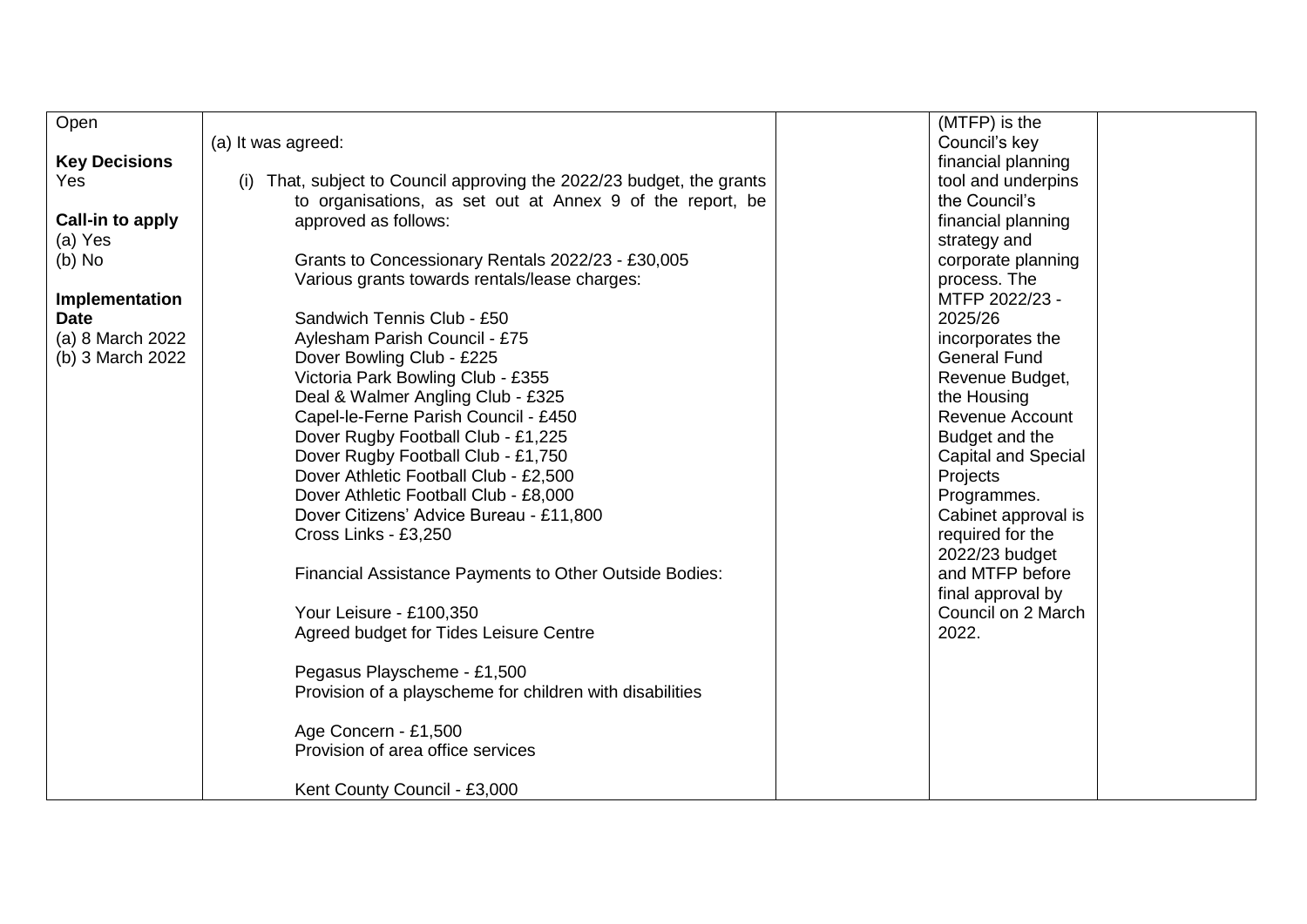| <b>Contribution to Sports Partnership</b>                                               |  |  |
|-----------------------------------------------------------------------------------------|--|--|
| Gazen Salts Nature Reserve - £4,500                                                     |  |  |
| To assist in managing and maintaining the reserve                                       |  |  |
| Sandwich Town Cricket Club - £16,000                                                    |  |  |
| To assist the club in defraying its expenditure in managing,                            |  |  |
| maintaining and improving the recreation grounds at The<br><b>Butts and Gazen Salts</b> |  |  |
|                                                                                         |  |  |
| Dover Outreach Centre - £10,000                                                         |  |  |
| <b>Grant towards Winter Shelter costs</b>                                               |  |  |
| Dover Rugby Club - £12,600                                                              |  |  |
| For ground maintenance at Crabble Athletic Ground                                       |  |  |
| Victoria Bowls - £1,000                                                                 |  |  |
| Contribution to running expenses of the club                                            |  |  |
| Dover Bowling Club - £4,000                                                             |  |  |
| Grant towards ground maintenance at Dover Bowling Green                                 |  |  |
| Dover Citizens' Advice Bureau - £102,000                                                |  |  |
| Core funding grant including £10,000 from Housing Revenue                               |  |  |
| Account, plus £3,500 service charge contribution and £1,500                             |  |  |
| for other potential services                                                            |  |  |
| Neighbourhood Forums - £22,500                                                          |  |  |
| Grant to support voluntary and community organisations                                  |  |  |
| Deal Town Council - £5,000                                                              |  |  |
| Astor Theatre grant                                                                     |  |  |
| Action with Communities in Rural Kent - £3,500                                          |  |  |
| Contribution to rural housing                                                           |  |  |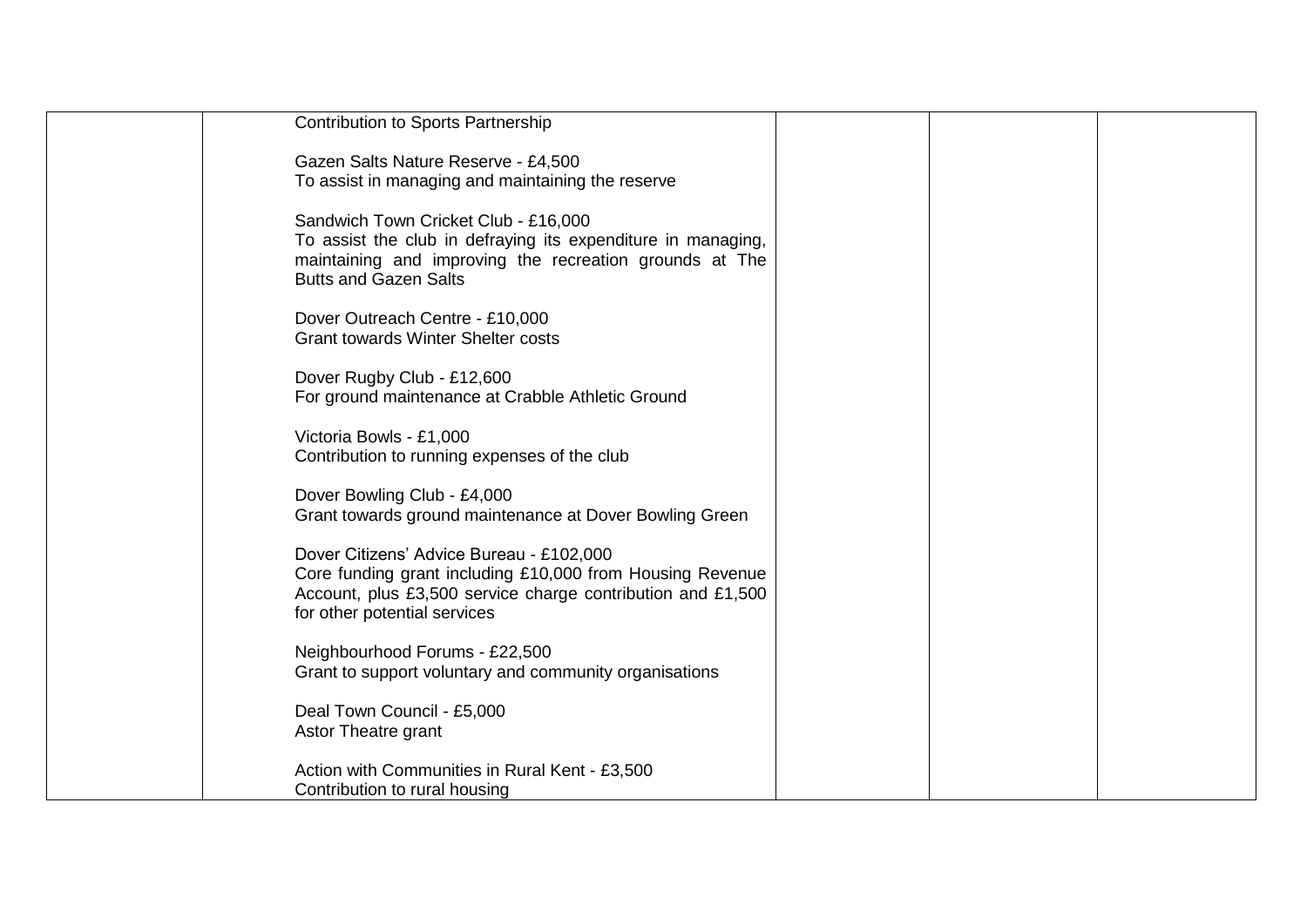|       | (ii) That the various Cabinet recommendations produced at the end<br>of the sections within the Budget and Medium-Term Financial<br>Plan (MTFP), summarised in Annex 10 to Appendix 1 of the<br>report, be approved.                                                                                                                                                                                                                                                                            |  |  |
|-------|-------------------------------------------------------------------------------------------------------------------------------------------------------------------------------------------------------------------------------------------------------------------------------------------------------------------------------------------------------------------------------------------------------------------------------------------------------------------------------------------------|--|--|
|       | (b) It was agreed that it be recommended to Council:                                                                                                                                                                                                                                                                                                                                                                                                                                            |  |  |
| (i)   | That the General Fund Revenue budget, the Capital and<br>Special Projects Programmes, the Housing Revenue Account<br>budget, the Council Tax Resolution and the content of the<br>MTFP be approved.                                                                                                                                                                                                                                                                                             |  |  |
| (ii)  | That the Strategic Director (Corporate Resources), in<br>consultation with the Portfolio Holder for Finance,<br>Governance, Digital and Climate Change, be authorised to<br>draw on the Earmarked Smoothing Reserve to meet in-year<br>variations in the budget.                                                                                                                                                                                                                                |  |  |
| (iii) | That a Council Tax increase of 2.6% for Dover District Council<br>(DDC) purposes be approved, resulting in an increase on<br>Band D properties of £4.95 per year and an annual DDC<br>Council Tax of £202.14.                                                                                                                                                                                                                                                                                   |  |  |
| (iv)  | To note that it is the view of the Strategic Director (Corporate<br>Resources) & Section 151 Officer, having due regard to the<br>circumstances and the range of uncertainties, that the budget<br>has been prepared in an appropriate and prudent manner and<br>that, as far as can be determined, and based upon the<br>information available at the time of producing the report, the<br>estimates are robust and the resources are adequate for the<br>Council's spending plans in 2022/23. |  |  |
| (v)   | That the various Council recommendations at the end of the<br>sections within the attached budget and MTFP, summarised                                                                                                                                                                                                                                                                                                                                                                          |  |  |